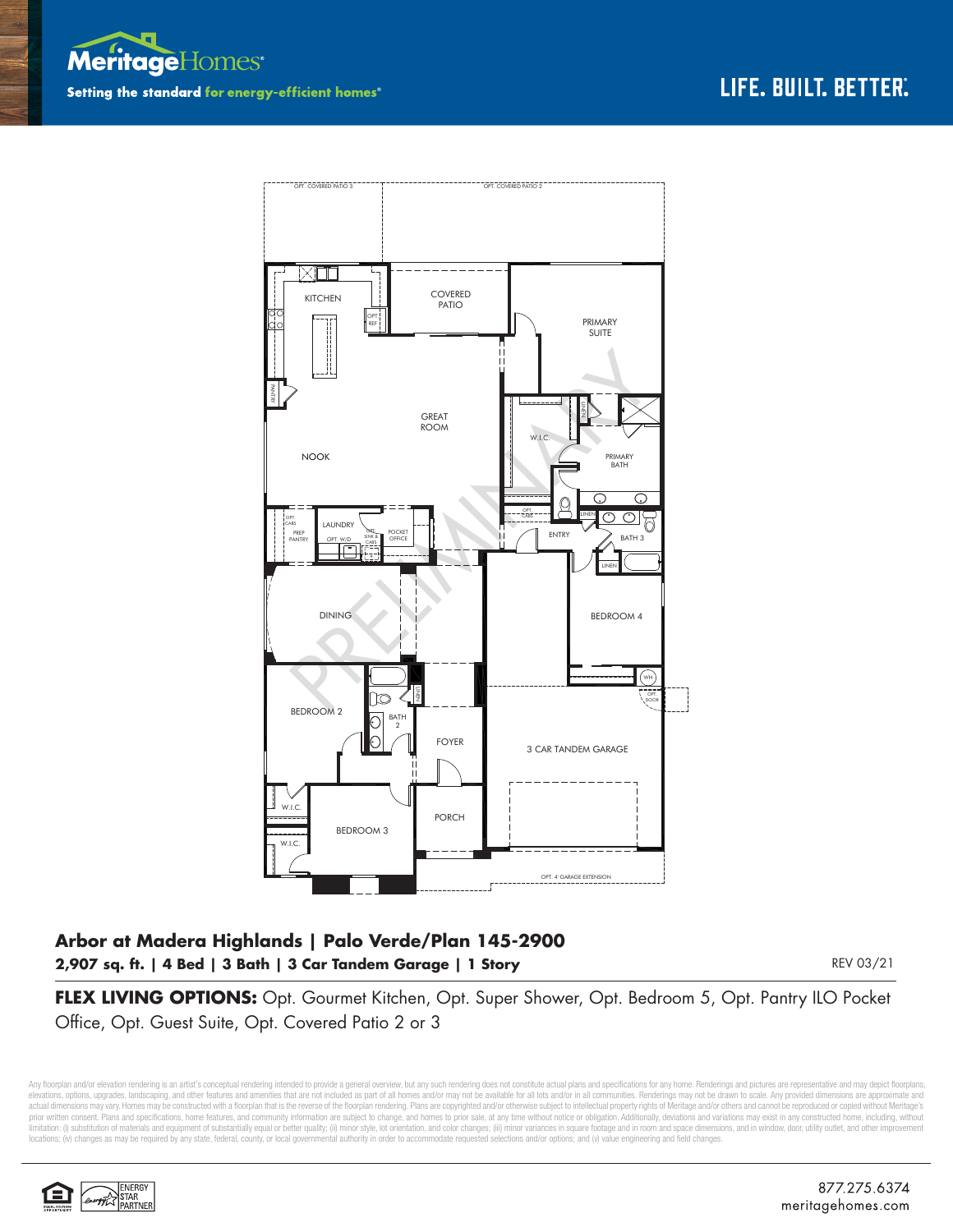



## **Arbor at Madera Highlands | Palo Verde/Plan 145-2900 | Options 2,907 sq. ft. | 4 Bed | 3 Bath | 3 Car Tandem Garage | 1 Story**

**FLEX LIVING OPTIONS:** Opt. Gourmet Kitchen, Opt. Super Shower, Opt. Bedroom 5, Opt. Pantry ILO Pocket Office, Opt. Guest Suite, Opt. Covered Patio 2 or 3

Any floorplan and/or elevation rendering is an artist's conceptual rendering intended to provide a general overview, but any such rendering does not constitute actual plans and specifications for any home. Renderings and p elevations, options, upgrades, landscaping, and other features and amenities that are not included as part of all homes and/or may not be available for all lots and/or in all communities. Renderings may not be drawn to sca limitation: (i) substitution of materials and equipment of substantially equal or better quality; (ii) minor style, lot orientation, and color changes; (iii) minor variances in square footage and in room and space dimensio locations; (iv) changes as may be required by any state, federal, county, or local governmental authority in order to accommodate requested selections and/or options; and (v) value engineering and field changes.